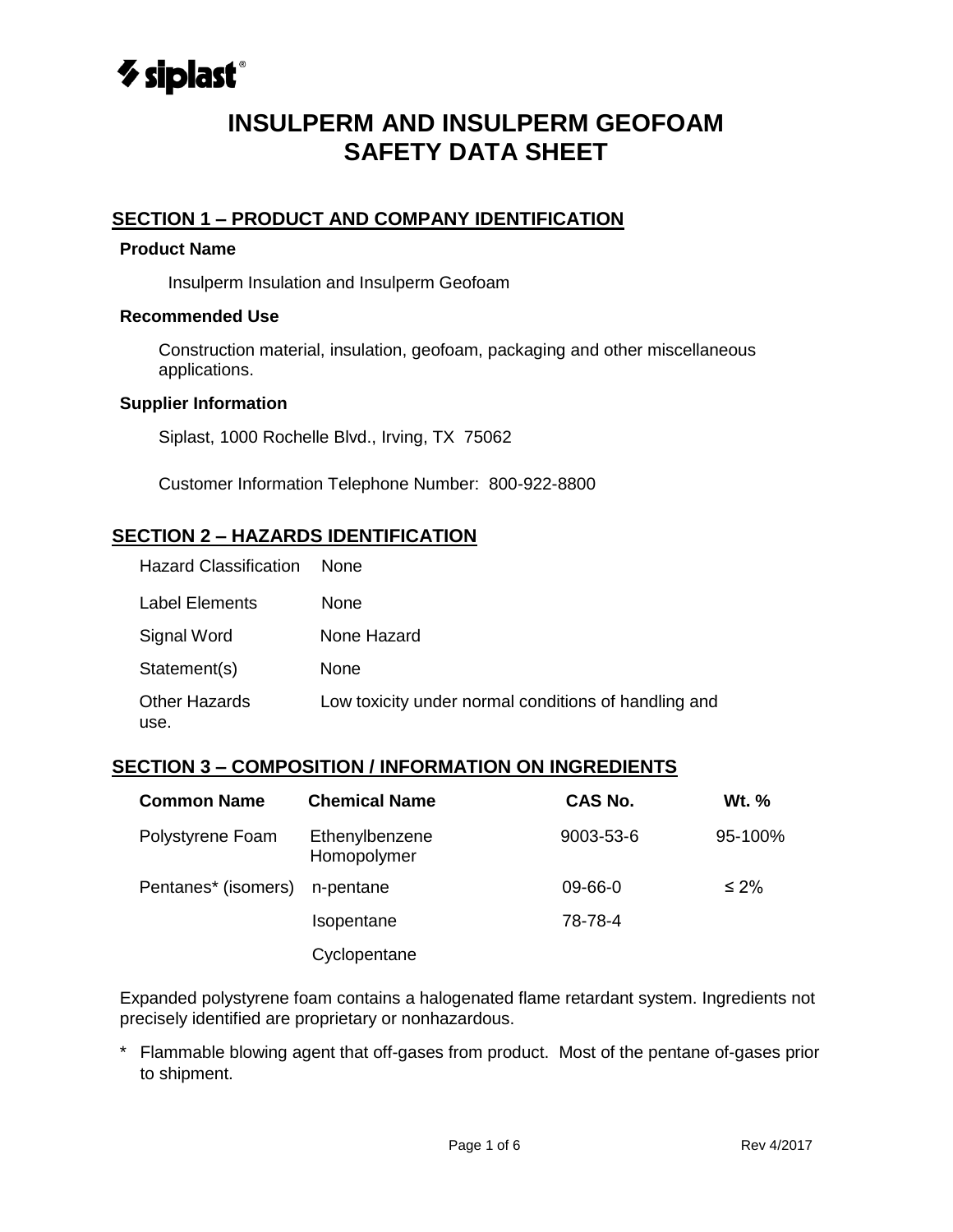

### **Section 4 – FIRST AID MEASURES**

- **Eye Contact**: Dust or particles may cause mechanical eye irritation and/or injury. Flush eyes thoroughly with water for several minutes. If effects occur, consult a physician, preferably an ophthalmologist.
- **Inhalation**: Dust from mechanical fabrication may cause upper respiratory irritation. Fumes from hot wire cutting can also cause upper respiratory irritation. Move person to fresh air. Obtain medical attention if ill effects occur.
- **Skin Contact**: May cause slight skin irritation in a few individuals. Wash with mild soap and running water. Remove and launder contaminated clothing before reuse.
- **Ingestion**: Ingestion of this material is unlikely. It is biologically inert and ingestion of small quantities of this material under normal circumstances would not cause harmful effects.

### **SECTION 5 – FIRE FIGHTING MEASURES**

**Flash Point:** 698°F (370°C)

**Auto Ignition:** 850°F (454°C)

**Extinguishing Method:** Water fog, foam, carbon dioxide, dry chemical.

| <b>Special Firefighting Protective Equipment:</b> Use approved self-contained breathing |                                            |
|-----------------------------------------------------------------------------------------|--------------------------------------------|
|                                                                                         | apparatus with full face mask and personal |
|                                                                                         | protective clothing (turn out gear).       |

**Unusual Fire and Explosion Hazards:** Burning product may produce dense black smoke consisting of carbon (soot), carbon monoxide, carbon dioxide and water. Dust generated by fabrication, i.e., sanding, sawing, etc. will increase fire hazard and should be handled accordingly.

### **SECTION 6 – ACCIDENTAL RELEASE MEASURES**

- **Land Spill:** Scoop up material and put into suitable container for recycling or disposal as a non- hazardous waste in an appropriate recycling or disposal facility.
- **Water Spill:** This material will float and disperse with wind and current. Contain the material with brooms, pick up or remove with a vacuum truck.
- **Air Release:** This material will settle out of the air. If concentrated on land, it can then be scooped up for recycling of disposal as a non-hazardous waste.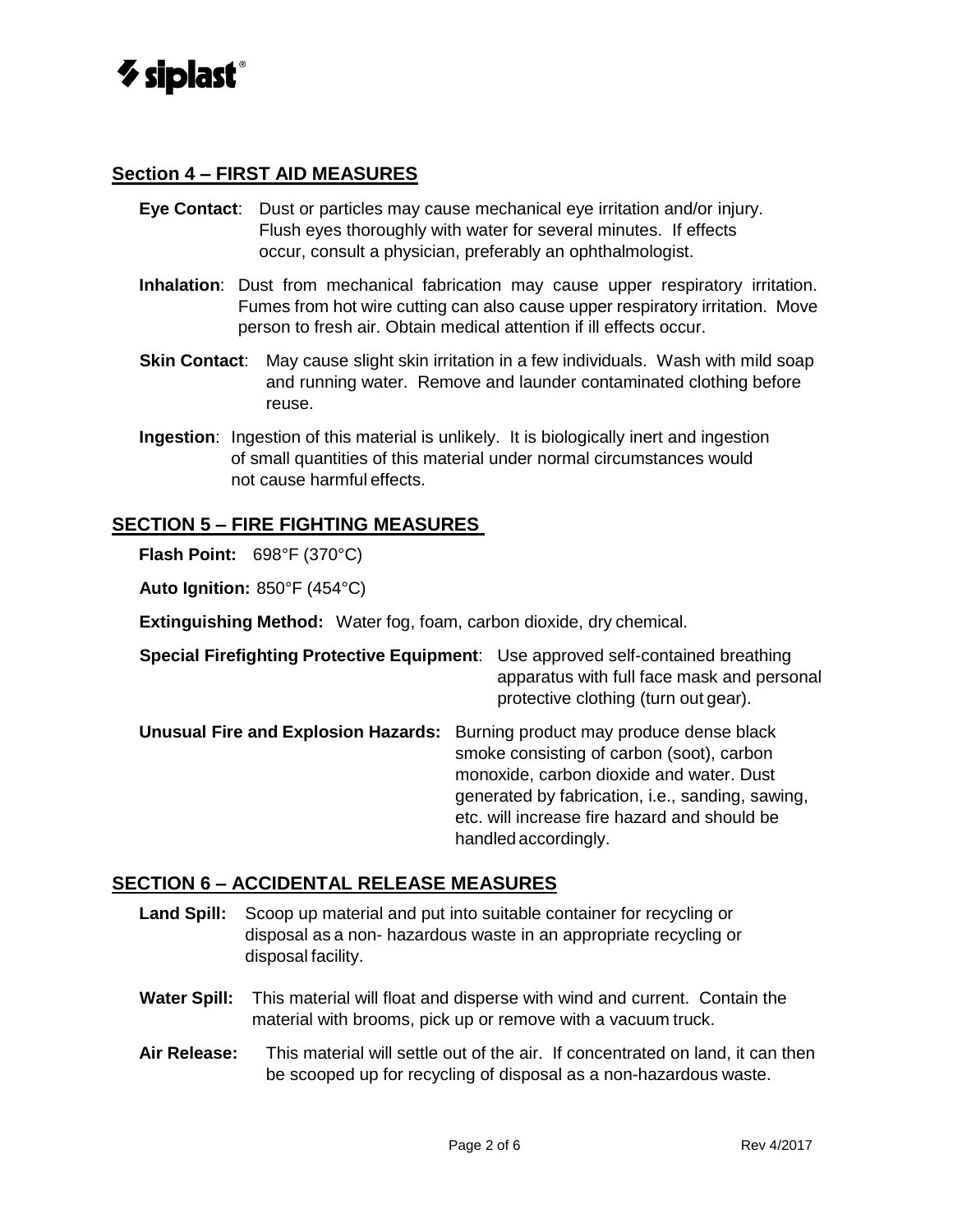

### **SECTION 7 – HANDLING AND STORAGE**

#### **Storage Temperature:** Ambient (below 170°F)

**General Storage:** Store in well ventilated area. Assure storage areas and shipping containers are adequately ventilated. Do not enter confined areas unless adequately ventilated. The flammable vapors of pentane (blowing agent) are heavier than air and may accumulate in low places. "NoSmoking – No Matches – No Lighters – No Welding" rules should be enforced.

### **SECTION 8 – EXPOSURE CONTROLS / PERSONAL PROTECTION**

#### *Exposure Guidelines / Limits*

#### **Expanded Polystyrene**

OSHA PEL: Particulates (not otherwise classified) 15 mg/m<sup>3</sup>, 8 Hr. TWA, total dust 5 mg/m<sup>3</sup>, 8 Hr. TWA, respirable dust.

ACGIH TLV: None Established

#### **Pentanes**

| <b>OSH PEL:</b> | 1,000 ppm |
|-----------------|-----------|
|-----------------|-----------|

| <b>ACGIHTLV:</b> | 600 ppm |
|------------------|---------|
|------------------|---------|

#### **Styrene**

- OSHA PEL: 100 ppm, 8 Hr. TWA 200 ppm, Ceiling 600 ppm 5 min. Max.
- ACGIH TLV:  $50$  ppm, 213 mg/m<sup>3</sup>, 8 Hr., TWA, Skin, STEL 100 ppm, 426 mg/m<sup>3</sup>

### *Personal Protection*

**Eye/Face Protection:** If there is a potential for exposure to particles which could cause eye discomfort or for fabrication operations, safety glasses with side shields arerecommended.

**Skin Protection:** No precautions other than clean body-covering clothing should be needed.

**Hand Protection:** Use gloves to protect from mechanical injury. Selection of gloves will depend on the task.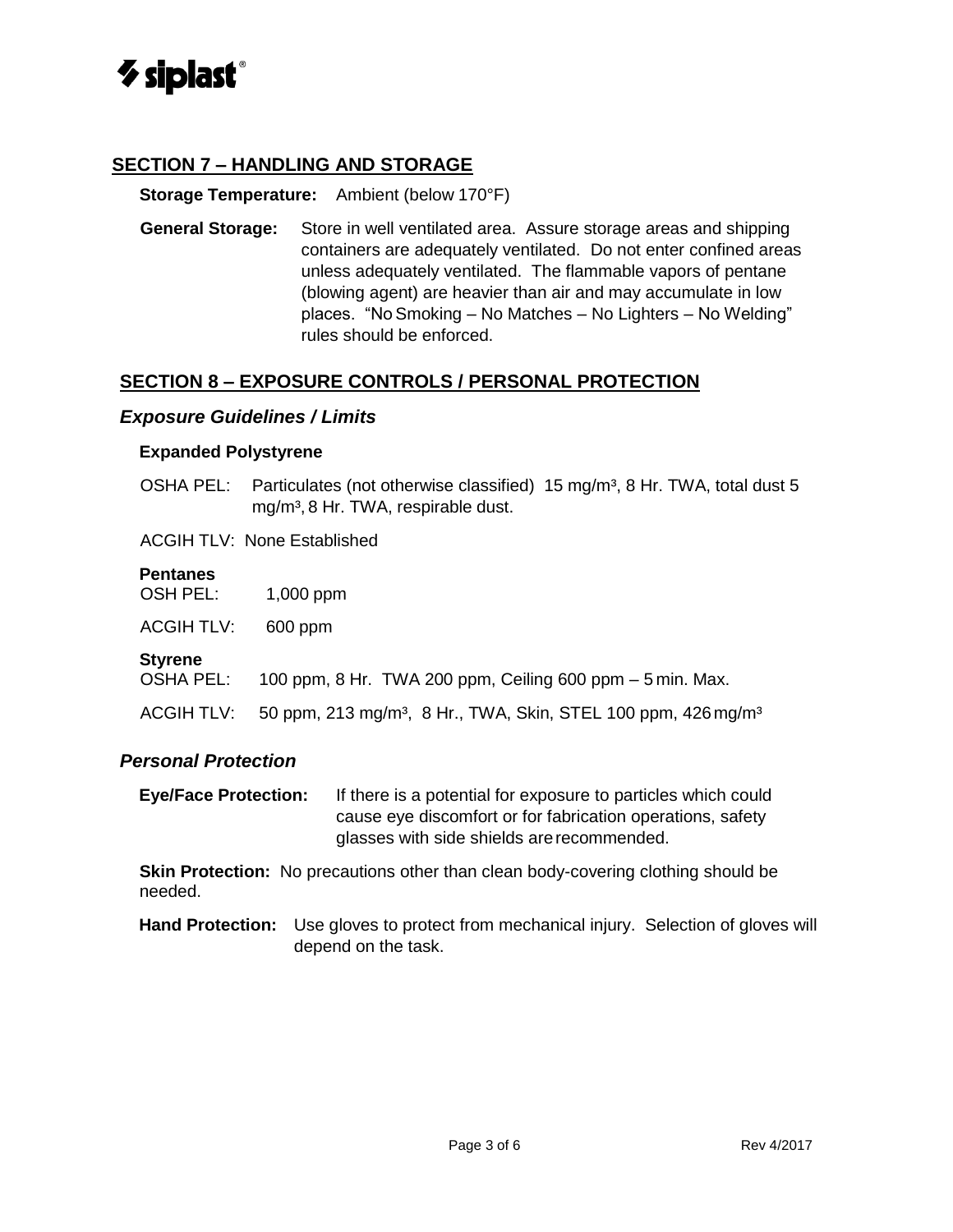

**Respiratory Protection:** Respiratory protection is not normally required. When respiratory protection is required for certain operations, including but not limited to saw, router or hot-wire cutting, use an approved air-purifying respirator. In dusty or misty atmospheres, use an approved particulate respirator.

**Ingestion:** No precautions necessary due to the physical properties of the material.

### *Engineering Controls*

**Ventilation:** Use ventilation adequate to maintain safe levels if overheating or dust occurs during processing. If there are no applicable exposure limit requirements or guidelines, general ventilation should be sufficient for most operations.

| <b>Special Precautions or Other Comments:</b> Follow procedures specified in the | NFPA Codes and Standards for<br>handling combustible dust. Maintain<br>good housekeeping to avoid dust |
|----------------------------------------------------------------------------------|--------------------------------------------------------------------------------------------------------|
|                                                                                  | buildup.                                                                                               |

# **SECTION 9 – PHYSICAL AND CHEMICAL PROPERTIES**

**Appearance and Color:** White or black rigid cellular foam blocks, boards, sheets and shapes.

**Melting Point:** As a thermoplastic, polystyrene does not exhibit a true melting point. It will begin to soften at about 212ºF (100ºC) and, as more heat is applied, melting occurs.

**Solubility in Water:**Insoluble

**Odor:** Very slight hydrocarbon

**Density:** 0.6 to 3.0 pounds per cubic foot

# **SECTION 10 – STABILITY AND REACTIVITY**

**Stability:** Stable under normal conditions.

**Reactivity:** Reactive with oxidizing agents.

**Incompatible Materials and Conditions to Avoid:** Organic solvents, esters, amine and

aldehydes will dissolve product. High temperature, poor ventilation combined with freshly expanded product may create hazardous, explosive or fire conditions.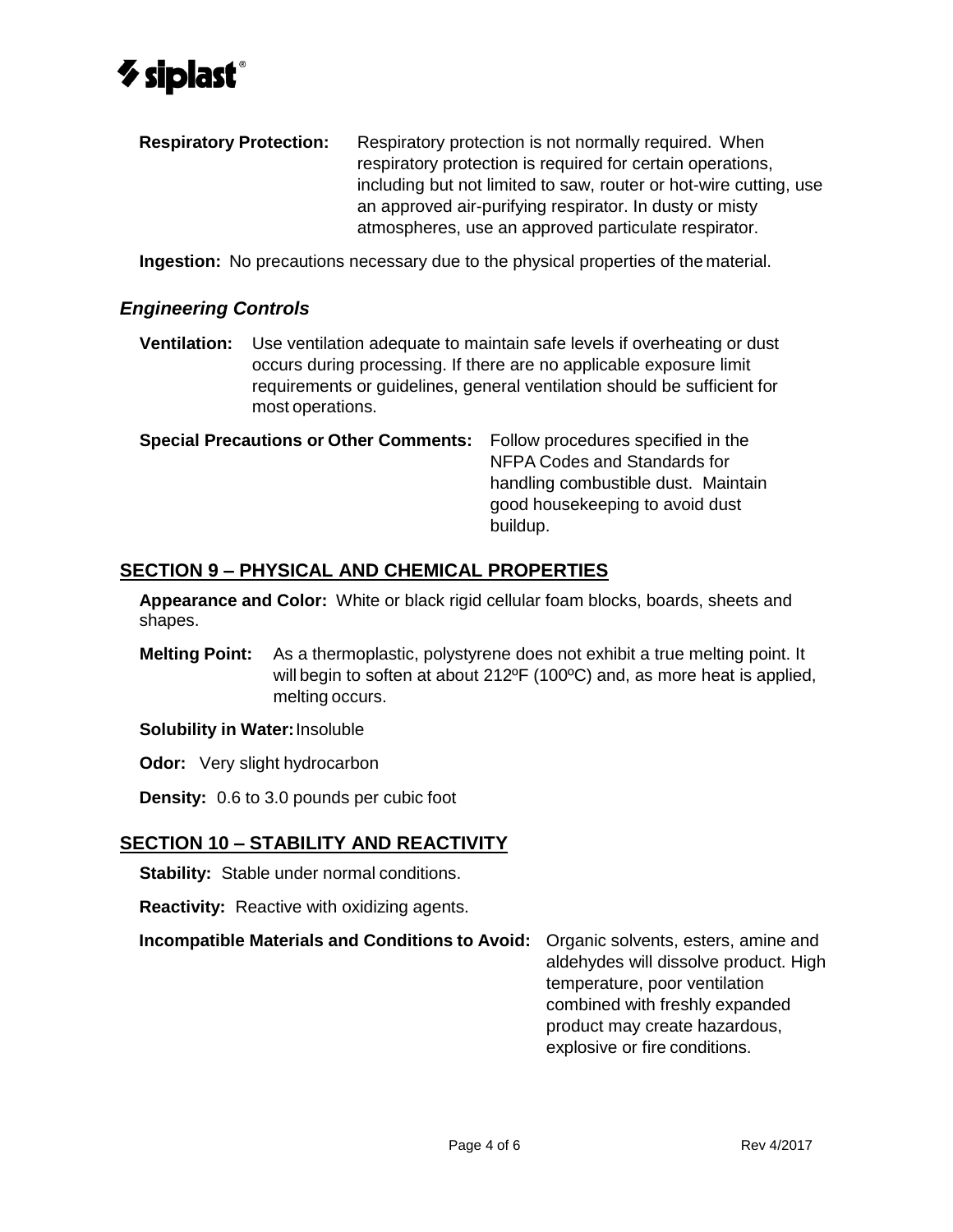

**Hazardous Decomposition Products:** May decompose in fire. See Section 5 of SDS for combustion products statement.

**Hazardous Polymerization:** Will not occur.

# **SECTION 11 – TOXICOLOGICAL INFORMATION**

This product has not been tested as a separate entity. Therefore, the hazards must be evaluated on the basis of the individual ingredients, and those hazards must be assumed to be additive in the absence of complete information. The hazards described in this document have been evaluated on a threshold of 1.0% for all hazardous ingredients and 0.1% for all carcinogens.

- **Ingestion:** The acute oral LD50 in rat is probably above 15,000 mg/kg. Relative to other materials, this material is classified as "relatively harmless" by ingestion.
- **Eye Contact:** Irritation may develop following contact with human eyes. Dusts may cause mechanical irritation. Fumes/vapor released during thermal operations such as hot-wire cutting may cause eye irritation.
- **Skin Contact:** No irritation is likely to develop following contact with human skin.
- **Skin Absorption:** This product will probably not be absorbed through human skin.
- **Inhalation:** No toxic effects are known to be associated with inhalation of dust from this material. Mechanical irritation may result from inhalation of dust from this material.
- **Other Effects of Overexposure:** No other adverse clinical effects have been associated with exposure to this material.

**Chronic Toxicity and Carcinogenicity:** Contains component(s) which did not cause cancer in laboratory animals.

# **SECTION 12 – ECOLOGICAL INFORMATION**

This material is not expected to cause harm to animals, plants of fish. Fish or animals may eat product and obstruct their digestive tract. It is not expected to harm ecosystems through its applied use.

# **SECTION 13 – WASTE DISPOSAL CONSIDERATIONS**

Treatment, storage, transportation and disposal must be in accordance with applicable Federal, State/Provincial and Local regulations. Incinerate material in accordance with Federal, State/Provincial and Local requirements. Do not incinerate in closed containers.

Discarded product is not a RCRA hazardous waste.